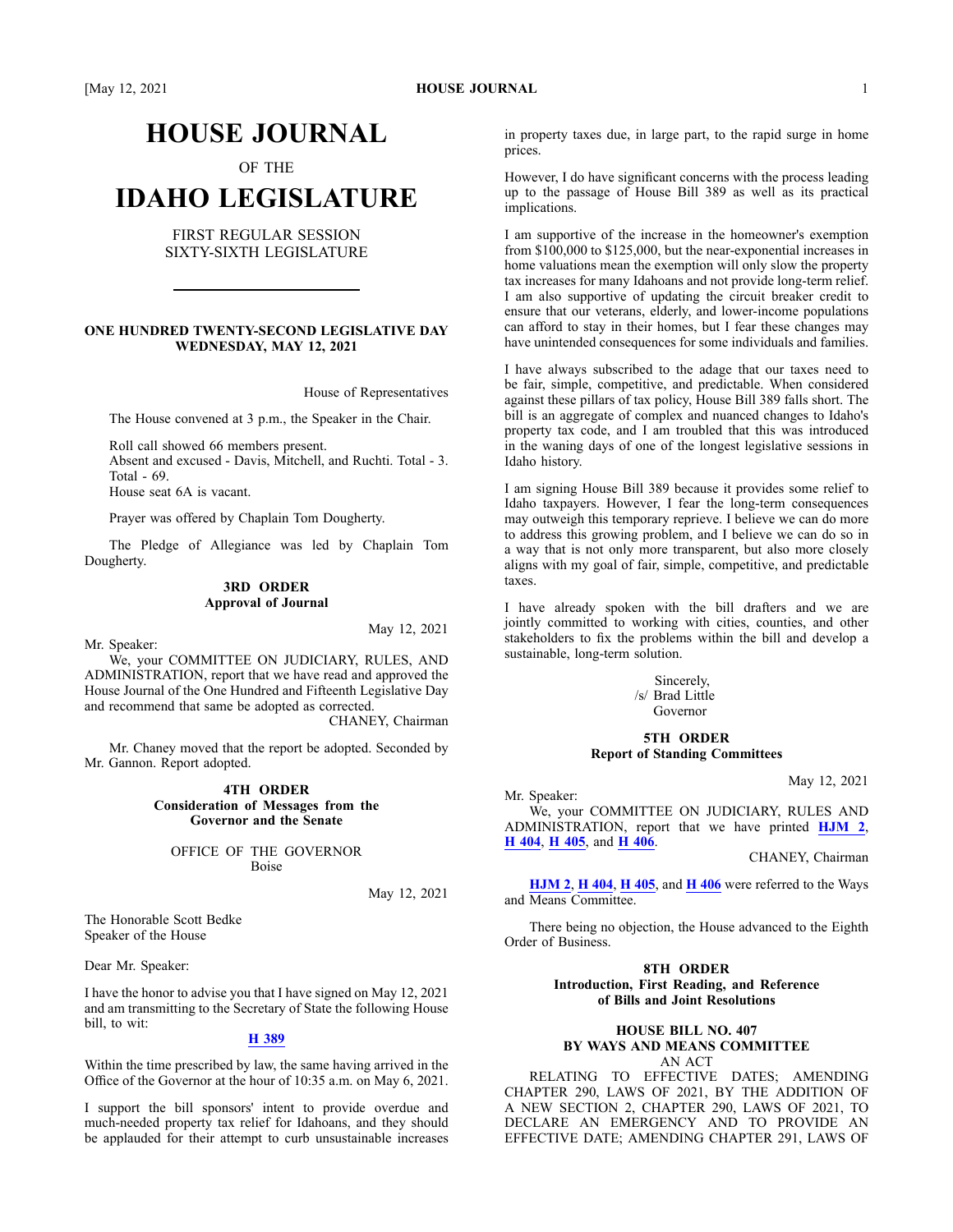2021, BY THE ADDITION OF A NEW SECTION 3, CHAPTER 291, LAWS OF 2021, TO DECLARE AN EMERGENCY AND TO PROVIDE AN EFFECTIVE DATE; AMENDING CHAPTER 292, LAWS OF 2021, BY THE ADDITION OF A NEW SECTION 7, CHAPTER 292, LAWS OF 2021, TO DECLARE AN EMERGENCY AND TO PROVIDE AN EFFECTIVE DATE; AMENDING CHAPTER 294, LAWS OF 2021, BY THE ADDITION OF A NEW SECTION 3, CHAPTER 294, LAWS OF 2021, TO DECLARE AN EMERGENCY AND TO PROVIDE AN EFFECTIVE DATE; AMENDING CHAPTER 295, LAWS OF 2021, BY THE ADDITION OF A NEW SECTION 5, CHAPTER 295, LAWS OF 2021, TO DECLARE AN EMERGENCY AND TO PROVIDE AN EFFECTIVE DATE; AMENDING SECTION 7, CHAPTER 296, LAWS OF 2021, TO PROVIDE AN EFFECTIVE DATE; AMENDING SECTION 3, CHAPTER 297, LAWS OF 2021, TO PROVIDE AN EFFECTIVE DATE; AMENDING CHAPTER 298, LAWS OF 2021, BY THE ADDITION OF A NEW SECTION 4, CHAPTER 298, LAWS OF 2021, TO DECLARE AN EMERGENCY AND TO PROVIDE AN EFFECTIVE DATE; AMENDING CHAPTER 299, LAWS OF 2021, BY THE ADDITION OF A NEW SECTION 4, CHAPTER 299, LAWS OF 2021, TO DECLARE AN EMERGENCY AND TO PROVIDE AN EFFECTIVE DATE; AMENDING CHAPTER 300, LAWS OF 2021, BY THE ADDITION OF A NEW SECTION 4, CHAPTER 300, LAWS OF 2021, TO DECLARE AN EMERGENCY AND TO PROVIDE AN EFFECTIVE DATE; AMENDING SECTION 3, CHAPTER 301, LAWS OF 2021, TO PROVIDE AN EFFECTIVE DATE; AMENDING CHAPTER 302, LAWS OF 2021, BY THE ADDITION OF A NEW SECTION 2, CHAPTER 302, LAWS OF 2021, TO DECLARE AN EMERGENCY AND TO PROVIDE AN EFFECTIVE DATE; AMENDING CHAPTER 303, LAWS OF 2021, BY THE ADDITION OF A NEW SECTION 11, CHAPTER 303, LAWS OF 2021, TO DECLARE AN EMERGENCY AND TO PROVIDE AN EFFECTIVE DATE; AMENDING CHAPTER 305, LAWS OF 2021, BY THE ADDITION OF A NEW SECTION 8, CHAPTER 305, LAWS OF 2021, TO DECLARE AN EMERGENCY AND TO PROVIDE AN EFFECTIVE DATE; AMENDING CHAPTER 307, LAWS OF 2021, BY THE ADDITION OF A NEW SECTION 6, CHAPTER 307, LAWS OF 2021, TO DECLARE AN EMERGENCY AND TO PROVIDE AN EFFECTIVE DATE; AMENDING CHAPTER 308, LAWS OF 2021, BY THE ADDITION OF A NEW SECTION 10, CHAPTER 308, LAWS OF 2021, TO DECLARE AN EMERGENCY AND TO PROVIDE AN EFFECTIVE DATE; AMENDING CHAPTER 309, LAWS OF 2021, BY THE ADDITION OF A NEW SECTION 2, CHAPTER 309, LAWS OF 2021, TO DECLARE AN EMERGENCY AND TO PROVIDE AN EFFECTIVE DATE; AMENDING CHAPTER 310, LAWS OF 2021, BY THE ADDITION OF A NEW SECTION 2, CHAPTER 310, LAWS OF 2021, TO DECLARE AN EMERGENCY AND TO PROVIDE AN EFFECTIVE DATE; AMENDING SECTION 6, CHAPTER 312, LAWS OF 2021, TO PROVIDE AN EFFECTIVE DATE; AMENDING SECTION 18, CHAPTER 313, LAWS OF 2021, TO PROVIDE AN EFFECTIVE DATE; AMENDING CHAPTER 314, LAWS OF 2021, BY THE ADDITION OF A NEW SECTION 12, CHAPTER 314, LAWS OF 2021, TO DECLARE AN EMERGENCY AND TO PROVIDE AN EFFECTIVE DATE; AMENDING SECTION 7, CHAPTER 315, LAWS OF 2021, TO PROVIDE AN EFFECTIVE DATE; AMENDING CHAPTER 316, LAWS OF 2021, BY THE ADDITION OF A NEW SECTION 2, CHAPTER 316, LAWS OF 2021, TO DECLARE AN EMERGENCY

AND TO PROVIDE AN EFFECTIVE DATE; AMENDING CHAPTER 317, LAWS OF 2021, BY THE ADDITION OF A NEW SECTION 2, CHAPTER 317, LAWS OF 2021, TO DECLARE AN EMERGENCY AND TO PROVIDE AN EFFECTIVE DATE; AMENDING SECTION 4, CHAPTER 318, LAWS OF 2021, TO PROVIDE AN EFFECTIVE DATE; AMENDING CHAPTER 321, LAWS OF 2021, BY THE ADDITION OF A NEW SECTION 43, CHAPTER 321, LAWS OF 2021, TO DECLARE AN EMERGENCY AND TO PROVIDE AN EFFECTIVE DATE; AMENDING CHAPTER 322, LAWS OF 2021, BY THE ADDITION OF A NEW SECTION 2, CHAPTER 322, LAWS OF 2021, TO DECLARE AN EMERGENCY AND TO PROVIDE AN EFFECTIVE DATE; AMENDING CHAPTER 323, LAWS OF 2021, BY THE ADDITION OF A NEW SECTION 2, CHAPTER 323, LAWS OF 2021, TO DECLARE AN EMERGENCY AND TO PROVIDE AN EFFECTIVE DATE; AMENDING CHAPTER 324, LAWS OF 2021, BY THE ADDITION OF A NEW SECTION 2, CHAPTER 324, LAWS OF 2021, TO DECLARE AN EMERGENCY AND TO PROVIDE AN EFFECTIVE DATE; AMENDING CHAPTER 325, LAWS OF 2021, BY THE ADDITION OF A NEW SECTION 15, CHAPTER 325, LAWS OF 2021, TO DECLARE AN EMERGENCY AND TO PROVIDE AN EFFECTIVE DATE; AMENDING CHAPTER 326, LAWS OF 2021, BY THE ADDITION OF A NEW SECTION 2, CHAPTER 326, LAWS OF 2021, TO DECLARE AN EMERGENCY AND TO PROVIDE AN EFFECTIVE DATE; AMENDING CHAPTER 327, LAWS OF 2021, BY THE ADDITION OF A NEW SECTION 3, CHAPTER 327, LAWS OF 2021, TO DECLARE AN EMERGENCY AND TO PROVIDE AN EFFECTIVE DATE; AMENDING CHAPTER 330, LAWS OF 2021, BY THE ADDITION OF A NEW SECTION 5, CHAPTER 330, LAWS OF 2021, TO DECLARE AN EMERGENCY AND TO PROVIDE AN EFFECTIVE DATE; AMENDING CHAPTER 335, LAWS OF 2021, BY THE ADDITION OF A NEW SECTION 2, CHAPTER 335, LAWS OF 2021, TO DECLARE AN EMERGENCY AND TO PROVIDE AN EFFECTIVE DATE; AMENDING CHAPTER 337, LAWS OF 2021, BY THE ADDITION OF A NEW SECTION 2, CHAPTER 337, LAWS OF 2021, TO DECLARE AN EMERGENCY AND TO PROVIDE AN EFFECTIVE DATE; AMENDING SECTION 13, CHAPTER 338, LAWS OF 2021, TO PROVIDE AN EFFECTIVE DATE; AMENDING CHAPTER 339, LAWS OF 2021, BY THE ADDITION OF A NEW SECTION 3, CHAPTER 339, LAWS OF 2021, TO DECLARE AN EMERGENCY AND TO PROVIDE AN EFFECTIVE DATE; AMENDING CHAPTER 340, LAWS OF 2021, BY THE ADDITION OF A NEW SECTION 6, CHAPTER 340, LAWS OF 2021, TO DECLARE AN EMERGENCY AND TO PROVIDE AN EFFECTIVE DATE; AMENDING CHAPTER 341, LAWS OF 2021, BY THE ADDITION OF A NEW SECTION 3, CHAPTER 341, LAWS OF 2021, TO DECLARE AN EMERGENCY AND TO PROVIDE AN EFFECTIVE DATE; AMENDING CHAPTER 344, LAWS OF 2021, BY THE ADDITION OF A NEW SECTION 4, CHAPTER 344, LAWS OF 2021, TO DECLARE AN EMERGENCY AND TO PROVIDE AN EFFECTIVE DATE; AND DECLARING AN EMERGENCY.

**H [407](https://lso-legwebwp.lso.local/sessioninfo/2021/legislation/H0407)** was introduced, read the first time by title, and referred to the Judiciary, Rules, and Administration Committee for printing.

There being no objection, the House returned to the Fifth Order of Business.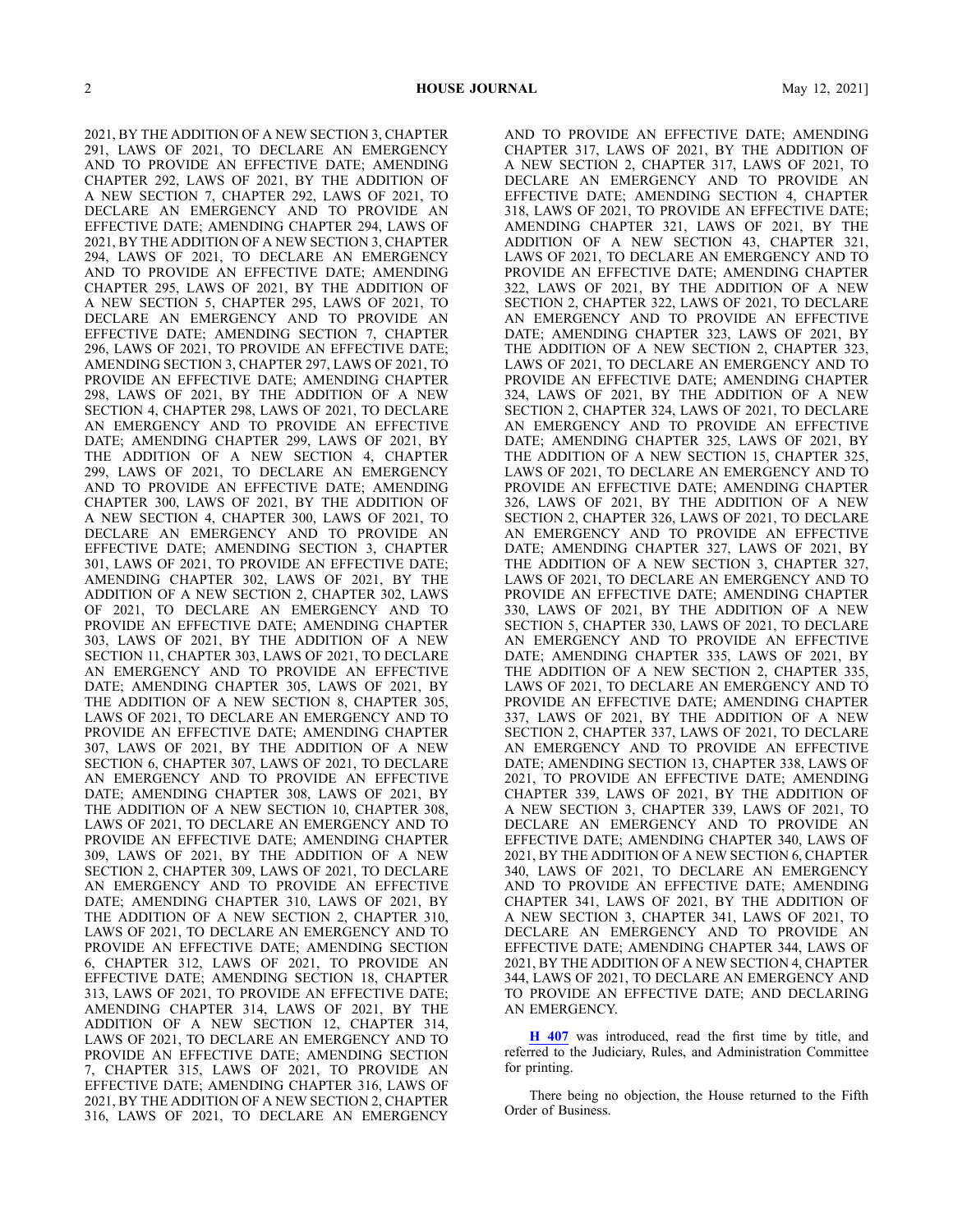#### **5TH ORDER Report of Standing Committees**

Mr. Speaker:

May 12, 2021

We, your COMMITTEE ON JUDICIARY, RULES AND ADMINISTRATION, repor<sup>t</sup> that we have printed **H [407](https://lso-legwebwp.lso.local/sessioninfo/2021/legislation/H0407)**. CHANEY, Chairman

**H [407](https://lso-legwebwp.lso.local/sessioninfo/2021/legislation/H0407)** was filed for second reading.

There being no objection, the House advanced to the Tenth Order of Business.

#### **10TH ORDER Second Reading of Bills and Joint Resolutions**

**S [1214](https://lso-legwebwp.lso.local/sessioninfo/2021/legislation/S1214)**, by Finance Committee, was read the second time by title and filed for third reading.

### **11TH ORDER**

#### **Third Reading of Bills and Joint Resolutions**

#### **[HCR](https://lso-legwebwp.lso.local/sessioninfo/2021/legislation/HCR023) 23 - LEGISLATURE**

**[HCR](https://lso-legwebwp.lso.local/sessioninfo/2021/legislation/HCR023) 23** was read the third time at length and placed before the House for final consideration.

At this time, the Speaker recognized Mrs. Blanksma to open debate.

The question being, "Shall **[HCR](https://lso-legwebwp.lso.local/sessioninfo/2021/legislation/HCR023) 23** be adopted?"

Roll call resulted as follows:

AYES–Adams, Addis, Amador, Andrus, Armstrong, Barbieri, Blanksma, Boyle, Bundy, Cannon, Chaney, Christensen, Clow, DeMordaunt, Dixon, Ehardt, Erickson, Ferch, Furniss, Galloway, Gestrin, Gibbs, Giddings, Hanks, Harris, Hartgen, Holtzclaw, Horman, Kerby, Kingsley, Lickley, Manwaring, Marshall, McCrostie, Mendive, Monks, Moon, Moyle, Nate, Nichols, Okuniewicz, Palmer, Scott, Shepherd, Skaug, Syme, Troy, Vander Woude, Weber, Wisniewski, Wood, Yamamoto, Young, Youngblood, Mr. Speaker. Total - 55.

NAYS–Berch, Chew, Gannon, Green, Mathias, Necochea, Rubel, Toone. Total - 8.

Absent–Crane, Davis, Kauffman, Mitchell, Nash, Ruchti. Total - 6.

Total - 69. House seat 6A is vacant.

Whereupon the Speaker declared **[HCR](https://lso-legwebwp.lso.local/sessioninfo/2021/legislation/HCR023) 23** adopted and ordered the resolution transmitted to the Senate.

Mr. Moyle asked unanimous consent that the House return to the Seventh Order of Business. Ms. Rubel objected.

Mr. Moyle moved that the House return to the Seventh Order of Business. Seconded by Mr. Monks.

The question being, "Shall the motion carry?"

AYES–Adams, Addis, Amador, Andrus, Armstrong, Barbieri, Blanksma, Boyle, Bundy, Cannon, Chaney, Christensen, Clow, Crane, DeMordaunt, Dixon, Ehardt, Erickson, Ferch, Furniss, Galloway, Gestrin, Gibbs, Giddings, Hanks, Harris, Hartgen, Holtzclaw, Horman, Kerby, Kingsley, Lickley, Manwaring, Marshall, Mendive, Monks, Moon, Moyle, Nate, Nichols, Okuniewicz, Palmer, Scott, Shepherd, Skaug, Syme, Troy, Vander Woude, Weber, Wisniewski, Wood, Yamamoto, Young, Youngblood, Mr. Speaker. Total - 55.

NAYS–Berch, Chew, Gannon, Green, Mathias, McCrostie, Nash, Necochea, Rubel, Toone. Total - 10.

Absent–Davis, Kauffman, Mitchell, Ruchti. Total - 4. Total - 69.

House seat 6A is vacant.

Whereupon the Speaker declared the motion carried and the House returned to the Seventh Order of Business.

### **7TH ORDER Motions, Memorials, and Resolutions**

#### **S [1214](https://lso-legwebwp.lso.local/sessioninfo/2021/legislation/S1214) - APPROPRIATIONS**

Mr. Moyle moved that all rules of the House interfering with the immediate consideration of **S [1214](https://lso-legwebwp.lso.local/sessioninfo/2021/legislation/S1214)** be suspended; that the portions of Section 15, Article  $3\overline{of}$  the Constitution of the State of Idaho, requiring all bills to be read on three several days be dispensed with, this being <sup>a</sup> case of urgency; and that **S [1214](https://lso-legwebwp.lso.local/sessioninfo/2021/legislation/S1214)** be read the third time at length, section by section, and placed before the House for final consideration. Seconded by Mr. Monks.

The question being, "Shall the rules be suspended?"

Roll call resulted as follows:

AYES–Adams, Addis, Amador, Andrus, Armstrong, Barbieri, Blanksma, Boyle, Bundy, Cannon, Chaney, Christensen, Clow, Crane, DeMordaunt, Dixon, Ehardt, Erickson, Ferch, Furniss, Galloway, Gestrin, Gibbs, Giddings, Hanks, Harris, Hartgen, Holtzclaw, Horman, Kerby, Kingsley, Lickley, Manwaring, Marshall, Mendive, Monks, Moon, Moyle, Nate, Nichols, Okuniewicz, Palmer, Scott, Shepherd, Skaug, Syme, Troy, Vander Woude, Weber, Wisniewski, Wood, Yamamoto, Young, Youngblood, Mr. Speaker. Total - 55.

NAYS–Berch, Chew, Gannon, Green, Mathias, McCrostie, Nash, Necochea, Rubel, Toone. Total - 10.

Absent–Davis, Kauffman, Mitchell, Ruchti. Total - 4. Total - 69.

House seat 6A is vacant.

Whereupon the Speaker declared that more than two-thirds of the membership having voted in the affirmative, the motion carried, the rules were suspended, and **S [1214](https://lso-legwebwp.lso.local/sessioninfo/2021/legislation/S1214)** was read the third time at length, section by section, and placed before the House for final consideration.

At this time, the Speaker recognized Mr. Youngblood to open debate.

The question being, "Shall **S [1214](https://lso-legwebwp.lso.local/sessioninfo/2021/legislation/S1214)** pass?"

Roll call resulted as follows:

AYES–Adams, Addis, Amador, Andrus, Armstrong, Barbieri, Berch, Blanksma, Boyle, Bundy, Cannon, Chaney, Chew, Christensen, Clow, Crane, DeMordaunt, Dixon, Ehardt, Erickson, Ferch, Furniss, Galloway, Gannon, Gestrin, Gibbs, Giddings, Green, Hanks, Harris, Hartgen, Holtzclaw, Horman, Kerby, Kingsley, Lickley, Manwaring, Marshall, Mathias, McCrostie, Mendive, Monks, Moon, Moyle, Nash, Nate, Necochea, Nichols, Okuniewicz, Palmer, Rubel, Scott, Shepherd, Skaug, Syme, Toone, Troy, Vander Woude, Weber, Wisniewski, Wood, Yamamoto, Young, Youngblood, Mr. Speaker. Total - 65. NAYS–None.

Absent–Davis, Kauffman, Mitchell, Ruchti. Total - 4. Total - 69.

House seat 6A is vacant.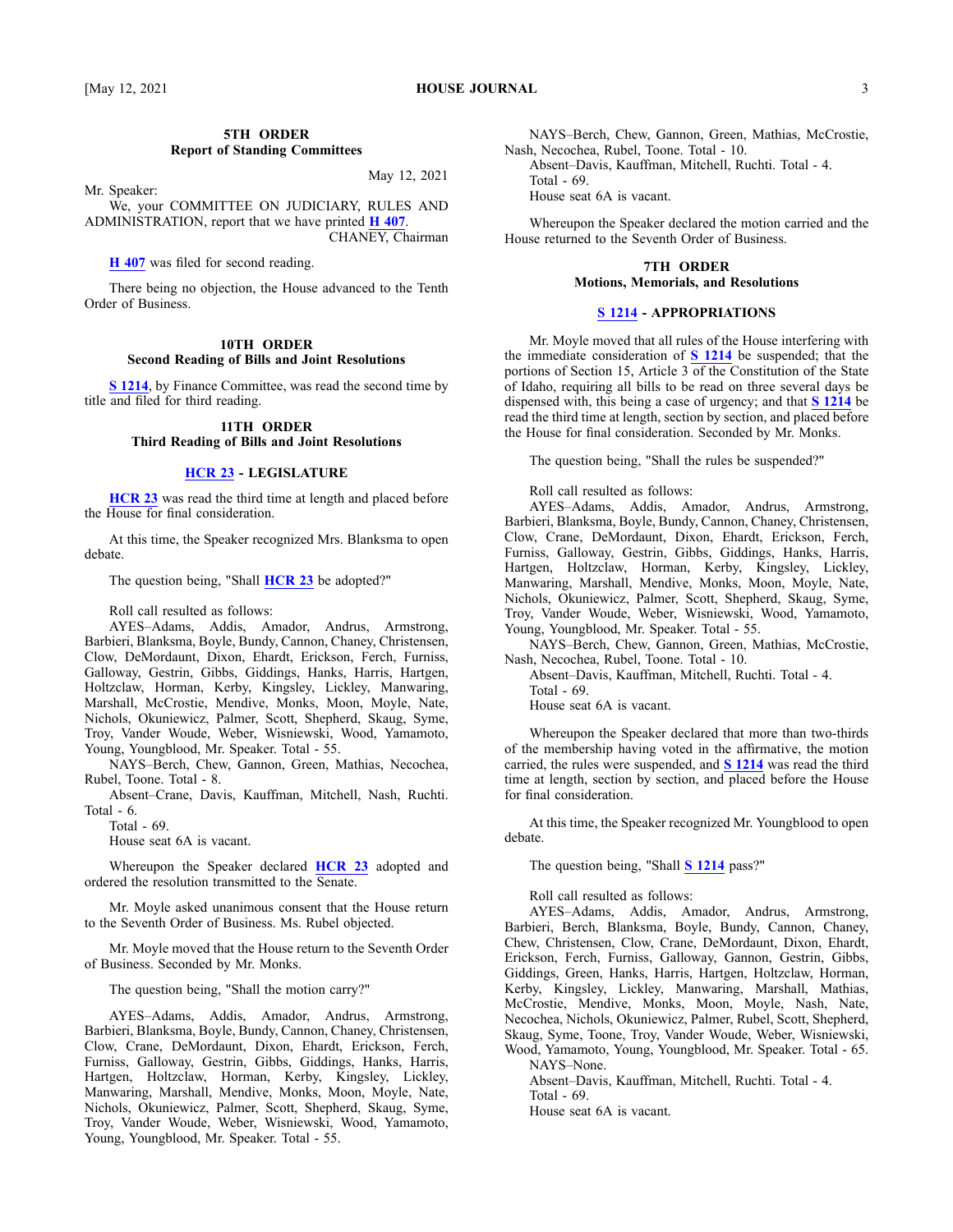Whereupon the Speaker declared that **S [1214](https://lso-legwebwp.lso.local/sessioninfo/2021/legislation/S1214)** passed the House. Title was approved and the bill ordered returned to the Senate.

There being no objection, the House returned to the Fourth Order of Business.

# **4TH ORDER Consideration of Messages from the Governor and the Senate**

Mr. Speaker:

May 12, 2021

I transmit herewith enrolled **S [1150](https://lso-legwebwp.lso.local/sessioninfo/2021/legislation/S1150)**, as amended in the House, and **S [1214](https://lso-legwebwp.lso.local/sessioninfo/2021/legislation/S1214)** for the signature of the Speaker.

NOVAK, Secretary

The Speaker announced he was about to sign enrolled **S [1150](https://lso-legwebwp.lso.local/sessioninfo/2021/legislation/S1150)**, as amended in the House, and **S [1214](https://lso-legwebwp.lso.local/sessioninfo/2021/legislation/S1214)** when so signed, ordered them returned to the Senate.

Mr. Speaker:

May 12, 2021

I transmit herewith **S [1219](https://lso-legwebwp.lso.local/sessioninfo/2021/legislation/S1219)** which has passed the Senate. NOVAK, Secretary

**S [1219](https://lso-legwebwp.lso.local/sessioninfo/2021/legislation/S1219)** was filed for first reading.

There being no objection, the House advanced to the Eighth Order of Business.

> **8TH ORDER Introduction, First Reading, and Reference of Bills and Joint Resolutions**

# **HOUSE BILL NO. 408 BY APPROPRIATIONS COMMITTEE** AN ACT

RELATING TO THE APPROPRIATION TO THE DEPARTMENT OF ADMINISTRATION FOR THE DIVISION OF PUBLIC WORKS FOR FISCAL YEAR 2021; APPROPRIATING AND TRANSFERRING MONEYS FROM THE GENERAL FUND TO THE PERMANENT BUILDING FUND; APPROPRIATING ADDITIONAL MONEYS TO THE DEPARTMENT OF ADMINISTRATION FOR THE DIVISION OF PUBLIC WORKS FOR FISCAL YEAR 2021; PROVIDING REQUIREMENTS FOR THE ACQUISITION OF CERTAIN PROPERTY; AND DECLARING AN EMERGENCY.

**H [408](https://lso-legwebwp.lso.local/sessioninfo/2021/legislation/H0408)** was introduced, read the first time by title, and referred to the Judiciary, Rules, and Administration Committee for printing.

**S [1219](https://lso-legwebwp.lso.local/sessioninfo/2021/legislation/S1219)**, by Finance Committee, was introduced, read the first time by title, and filed for second reading.

There being no objection, the House returned to the Fifth Order of Business.

# **5TH ORDER Report of Standing Committees**

Mr. Speaker:

May 12, 2021

We, your COMMITTEE ON JUDICIARY, RULES AND ADMINISTRATION, repor<sup>t</sup> that we have printed **H [408](https://lso-legwebwp.lso.local/sessioninfo/2021/legislation/H0408)**.

CHANEY, Chairman

**H [408](https://lso-legwebwp.lso.local/sessioninfo/2021/legislation/H0408)** was filed for second reading.

There being no objection, the House advanced to the Seventh Order of Business.

#### **7TH ORDER Motions, Memorials, and Resolutions**

# **H [407](https://lso-legwebwp.lso.local/sessioninfo/2021/legislation/H0407) - EFFECTIVE DATES**

Mr. Moyle moved that all rules of the House interfering with the immediate consideration of **H [407](https://lso-legwebwp.lso.local/sessioninfo/2021/legislation/H0407)** be suspended; that the portions of Section 15, Article  $3\overline{of}$  the Constitution of the State of Idaho, requiring all bills to be read on three several days be dispensed with, this being <sup>a</sup> case of urgency; and that **H [407](https://lso-legwebwp.lso.local/sessioninfo/2021/legislation/H0407)** be read the second time by title and third time at length, section by section, and placed before the House for final consideration. Seconded by Ms. Rubel.

The question being, "Shall the rules be suspended?"

Roll call resulted as follows:

AYES–Adams, Addis, Amador, Andrus, Armstrong, Blanksma, Boyle, Bundy, Cannon, Chaney, Christensen, Clow, DeMordaunt, Dixon, Ehardt, Erickson, Ferch, Furniss, Galloway, Gannon, Gestrin, Gibbs, Giddings, Green, Hanks, Harris, Hartgen, Holtzclaw, Horman, Kauffman, Kerby, Kingsley, Lickley, Manwaring, Marshall, Mathias, McCrostie, Mendive, Monks, Moon, Moyle, Nash, Nate, Necochea, Nichols, Okuniewicz, Palmer, Rubel, Scott, Shepherd, Skaug, Syme, Toone, Troy, Vander Woude, Weber, Wisniewski, Wood, Yamamoto, Young, Youngblood, Mr. Speaker. Total - 62.

NAYS–Berch. Total - 1.

Absent–Barbieri, Chew, Crane, Davis, Mitchell, Ruchti.

Total - 6.

Total - 69. House seat 6A is vacant.

Whereupon the Speaker declared that more than two-thirds of the membership having voted in the affirmative, the motion carried, the rules were suspended, and **H [407](https://lso-legwebwp.lso.local/sessioninfo/2021/legislation/H0407)** was read the second time by title and third time at length, section by section, and placed before the House for final consideration.

At this time, the Speaker recognized Mr. Monks to open debate.

The question being, "Shall **H [407](https://lso-legwebwp.lso.local/sessioninfo/2021/legislation/H0407)** pass?"

Roll call resulted as follows:

AYES–Adams, Addis, Amador, Andrus, Armstrong, Blanksma, Boyle, Bundy, Cannon, Chaney, Christensen, Clow, Crane, DeMordaunt, Dixon, Ehardt, Erickson, Ferch, Furniss, Galloway, Gannon, Gestrin, Gibbs, Giddings, Green, Hanks, Harris, Hartgen, Holtzclaw, Horman, Kauffman, Kerby, Kingsley, Lickley, Manwaring, Marshall, Mathias, McCrostie, Mendive, Monks, Moon, Moyle, Nash, Nate, Necochea, Nichols, Okuniewicz, Palmer, Rubel, Scott, Shepherd, Skaug, Toone, Troy, Vander Woude, Weber, Wisniewski, Wood, Yamamoto, Young, Youngblood, Mr. Speaker. Total - 62.

NAYS–Berch, Syme. Total - 2.

Absent–Barbieri, Chew, Davis, Mitchell, Ruchti. Total - 5. Total - 69.

House seat 6A is vacant.

Whereupon the Speaker declared that **H [407](https://lso-legwebwp.lso.local/sessioninfo/2021/legislation/H0407)** passed the House. Title was approved and the bill ordered transmitted to the Senate.

There being no objection, the House returned to the Fourth Order of Business.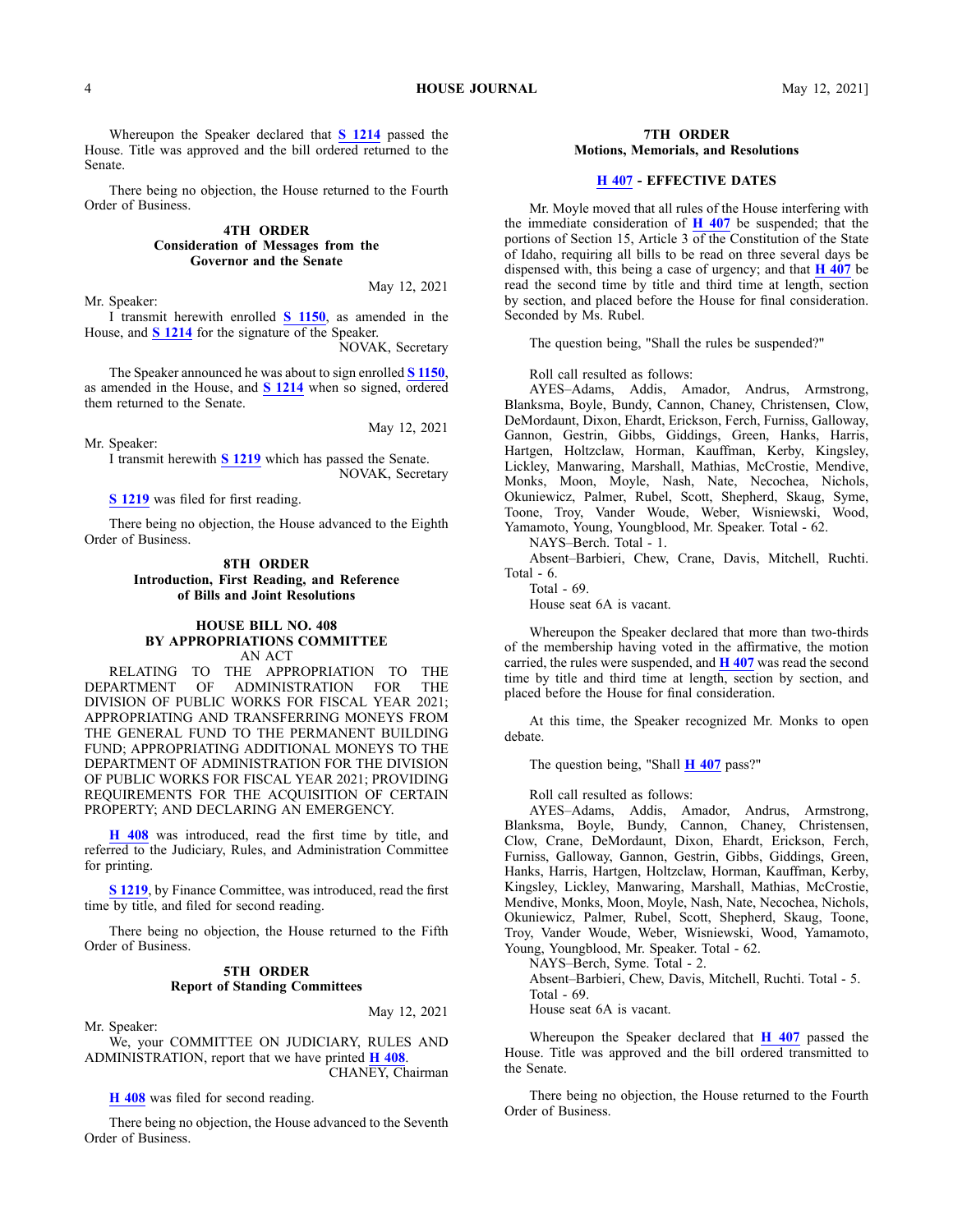#### **4TH ORDER Consideration of Messages from the Governor and the Senate**

There being no objection, the House advanced to the Seventh Order of Business.

# **7TH ORDER Motions, Memorials, and Resolutions**

Ms. Rubel asked unanimous consent that pursuan<sup>t</sup> to House Rule 42, she be allowed to address the body for three minutes on <sup>a</sup> matter of personal privilege. There being no objection, she delivered her comments to the House.

#### **H [408](https://lso-legwebwp.lso.local/sessioninfo/2021/legislation/H0408) - APPROPRIATIONS - DEPARTMENT OF ADMINISTRATION - PERMANENT BUILDING FUND**

Mr. Moyle moved that all rules of the House interfering with the immediate consideration of **H [408](https://lso-legwebwp.lso.local/sessioninfo/2021/legislation/H0408)** be suspended; that the portions of Section 15, Article  $3\overline{of}$  the Constitution of the State of Idaho, requiring all bills to be read on three several days be dispensed with, this being <sup>a</sup> case of urgency; and that **H [408](https://lso-legwebwp.lso.local/sessioninfo/2021/legislation/H0408)** be read the second time by title and third time at length, section by section, and placed before the House for final consideration. Seconded by Ms. Rubel.

The question being, "Shall the rules be suspended?"

Roll call resulted as follows:

AYES–Adams, Addis, Amador, Andrus, Armstrong, Barbieri, Berch, Blanksma, Boyle, Bundy, Cannon, Chaney, Chew, Christensen, Clow, Crane, DeMordaunt, Dixon, Ehardt, Erickson, Ferch, Furniss, Galloway, Gannon, Gestrin, Gibbs, Giddings, Green, Hanks, Harris, Hartgen, Holtzclaw, Horman, Kauffman, Kerby, Kingsley, Lickley, Manwaring, Marshall, McCrostie, Mendive, Monks, Moon, Moyle, Nash, Nate, Necochea, Nichols, Okuniewicz, Palmer, Rubel, Scott, Shepherd, Skaug, Syme, Toone, Troy, Vander Woude, Weber, Wisniewski, Wood, Yamamoto, Young, Youngblood, Mr. Speaker. Total - 65.

NAYS–None.

Absent–Davis, Mathias, Mitchell, Ruchti. Total - 4. Total - 69.

House seat 6A is vacant.

Whereupon the Speaker declared that more than two-thirds of the membership having voted in the affirmative, the motion carried, the rules were suspended, and **H [408](https://lso-legwebwp.lso.local/sessioninfo/2021/legislation/H0408)** was read the second time by title and third time at length, section by section, and placed before the House for final consideration.

At this time, the Speaker recognized Mr. Amador to open debate.

Pursuant to Rule 80(3), the following Representative disclosed <sup>a</sup> conflict of interest regarding **H [408](https://lso-legwebwp.lso.local/sessioninfo/2021/legislation/H0408)**: Mr. Monks

The question being, "Shall **H [408](https://lso-legwebwp.lso.local/sessioninfo/2021/legislation/H0408)** pass?"

Roll call resulted as follows:

AYES–Adams, Addis, Amador, Barbieri, Blanksma, Boyle, Bundy, Cannon, Chaney, Chew, Crane, DeMordaunt, Dixon, Ehardt, Erickson, Furniss, Gestrin, Gibbs, Green, Hartgen, Holtzclaw, Horman, Kauffman, Kerby, Lickley, Manwaring, Marshall, McCrostie, Mendive, Monks, Moyle, Nash, Necochea, Okuniewicz, Palmer, Rubel, Skaug, Syme, Toone, Troy, Vander Woude, Weber, Wood, Yamamoto, Youngblood, Mr. Speaker. Total - 46.

NAYS–Andrus, Armstrong, Berch, Christensen, Clow, Ferch, Galloway, Gannon, Giddings, Hanks, Harris, Kingsley, Moon, Nate, Nichols, Scott, Shepherd, Wisniewski, Young. Total - 19.

Absent–Davis, Mathias, Mitchell, Ruchti. Total - 4. Total - 69.

House seat 6A is vacant.

Whereupon the Speaker declared that **H [408](https://lso-legwebwp.lso.local/sessioninfo/2021/legislation/H0408)** passed the House. Title was approved and the bill ordered transmitted to the Senate.

# **S [1219](https://lso-legwebwp.lso.local/sessioninfo/2021/legislation/S1219) - APPROPRIATIONS - STATE CONTROLLER**

Mr. Moyle moved that all rules of the House interfering with the immediate consideration of **S [1219](https://lso-legwebwp.lso.local/sessioninfo/2021/legislation/S1219)** be suspended; that the portions of Section 15, Article 3 of the Constitution of the State of Idaho, requiring all bills to be read on three several days be dispensed with, this being <sup>a</sup> case of urgency; and that **S [1219](https://lso-legwebwp.lso.local/sessioninfo/2021/legislation/S1219)** be read the second time by title and third time at length, section by section, and placed before the House for final consideration. Seconded by Ms. Rubel.

The question being, "Shall the rules be suspended?"

Roll call resulted as follows:

AYES–Adams, Addis, Amador, Andrus, Armstrong, Barbieri, Berch, Blanksma, Boyle, Bundy, Cannon, Chaney, Chew, Christensen, Clow, Crane, DeMordaunt, Dixon, Ehardt, Erickson, Ferch, Furniss, Galloway, Gannon, Gestrin, Gibbs, Giddings, Green, Hanks, Harris, Hartgen, Holtzclaw, Horman, Kauffman, Kerby, Kingsley, Lickley, Manwaring, Marshall, McCrostie, Mendive, Monks, Moon, Moyle, Nash, Nate, Necochea, Nichols, Okuniewicz, Palmer, Rubel, Scott, Shepherd, Skaug, Syme, Toone, Troy, Vander Woude, Weber, Wisniewski, Wood, Yamamoto, Young, Youngblood, Mr. Speaker. Total - 65.

NAYS–None.

Absent–Davis, Mathias, Mitchell, Ruchti. Total - 4. Total - 69.

House seat 6A is vacant.

Whereupon the Speaker declared that more than two-thirds of the membership having voted in the affirmative, the motion carried, the rules were suspended, and **S [1219](https://lso-legwebwp.lso.local/sessioninfo/2021/legislation/S1219)** was read the second time by title and third time at length, section by section, and placed before the House for final consideration.

At this time, the Speaker recognized Ms. Troy to open debate.

The question being, "Shall **S [1219](https://lso-legwebwp.lso.local/sessioninfo/2021/legislation/S1219)** pass?"

Roll call resulted as follows:

AYES–Adams, Addis, Amador, Andrus, Armstrong, Berch, Blanksma, Boyle, Bundy, Cannon, Chaney, Chew, Clow, Crane, DeMordaunt, Dixon, Ehardt, Erickson, Furniss, Galloway, Gannon, Gestrin, Gibbs, Green, Harris, Hartgen, Holtzclaw, Horman, Kauffman, Kerby, Kingsley, Lickley, Manwaring, Marshall, McCrostie, Mendive, Monks, Moyle, Nash, Necochea, Palmer, Rubel, Shepherd, Skaug, Syme, Toone, Troy, Vander Woude, Weber, Wood, Yamamoto, Young, Youngblood, Mr. Speaker. Total - 54.

NAYS–Barbieri, Christensen, Ferch, Giddings, Hanks, Moon, Nate, Nichols, Okuniewicz, Scott, Wisniewski. Total - 11.

Absent–Davis, Mathias, Mitchell, Ruchti. Total - 4.

Total - 69.

House seat 6A is vacant.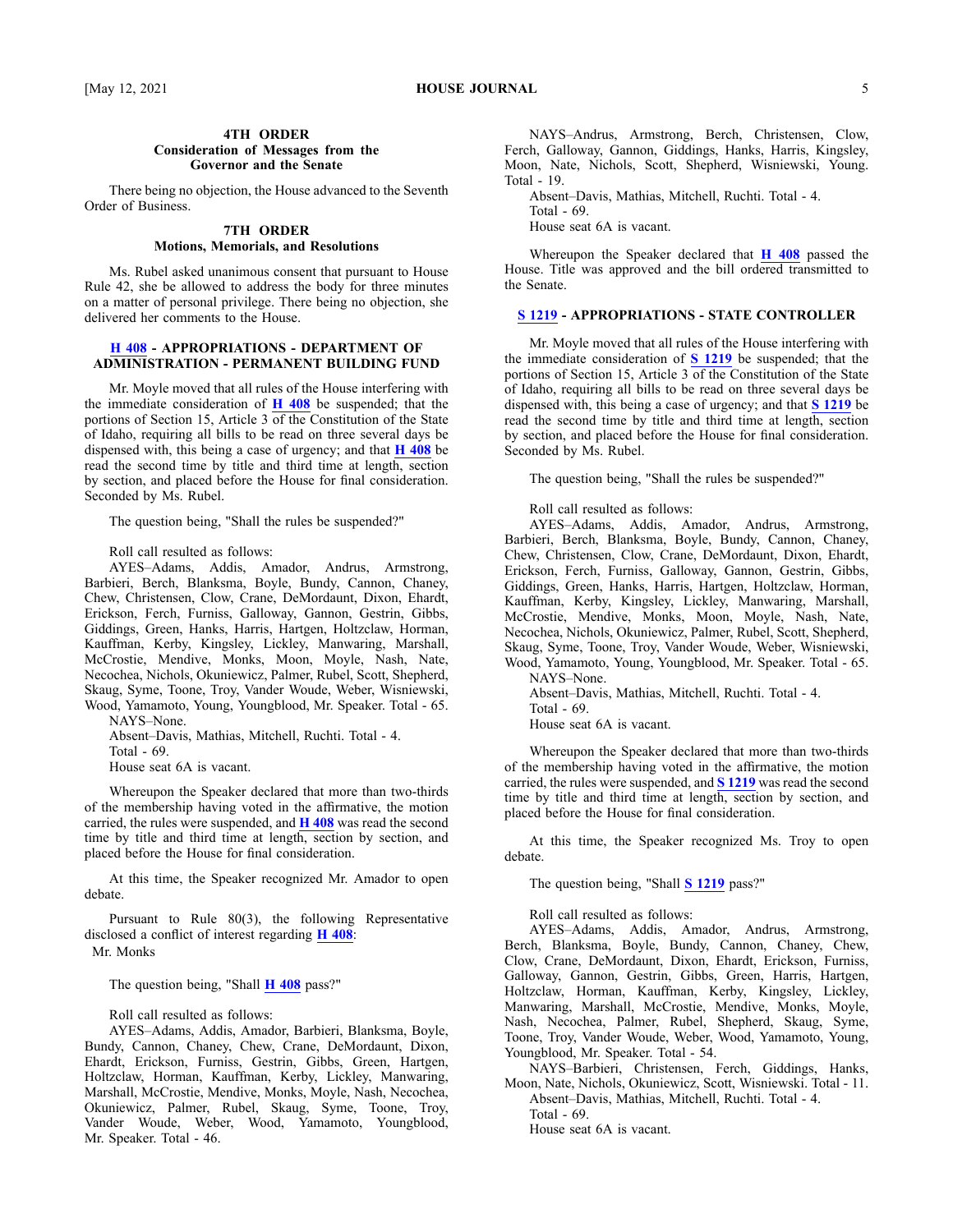Whereupon the Speaker declared that **S [1219](https://lso-legwebwp.lso.local/sessioninfo/2021/legislation/S1219)** passed the House. Title was approved and the bill ordered returned to the Senate.

There being no objection, the House returned to the Fourth Order of Business.

# **4TH ORDER Consideration of Messages from the Governor and the Senate**

Mr. Speaker:

May 12, 2021

I transmit herewith enrolled **S [1219](https://lso-legwebwp.lso.local/sessioninfo/2021/legislation/S1219)** for the signature of the Speaker.

NOVAK, Secretary

The Speaker announced he was about to sign enrolled **S [1219](https://lso-legwebwp.lso.local/sessioninfo/2021/legislation/S1219)** when so signed, ordered it returned to the Senate.

May 12, 2021 Mr. Speaker:

I return herewith **H [407](https://lso-legwebwp.lso.local/sessioninfo/2021/legislation/H0407)** and **H [408](https://lso-legwebwp.lso.local/sessioninfo/2021/legislation/H0408)** which have passed the Senate.

NOVAK, Secretary

**H [407](https://lso-legwebwp.lso.local/sessioninfo/2021/legislation/H0407)** and **H [408](https://lso-legwebwp.lso.local/sessioninfo/2021/legislation/H0408)** were referred to the Judiciary, Rules, and Administration Committee for enrolling.

There being no objection, the House advanced to the Seventh Order of Business.

#### **7TH ORDER Motions, Memorials, and Resolutions**

#### **HOUSE RESOLUTION NO. 4 BY WAYS AND MEANS COMMITTEE** A HOUSE RESOLUTION

STATING FINDINGS OF THE HOUSE OF REPRESENTATIVES AND APPROVING THE RECESS OF THE HOUSE OF REPRESENTATIVES OF THE FIRST REGULAR SESSION OF THE SIXTY-SIXTH IDAHO LEGISLATURE SUBJECT TO THE CALL OF THE SPEAKER OF THE HOUSE OF REPRESENTATIVES NO LATER THAN DECEMBER 31, 2021, PROVIDING THAT NO UNVOUCHERED OR VOUCHERED EXPENSE ALLOWANCE SHALL BE PAYABLE TO ANY MEMBER OF THE HOUSE OF REPRESENTATIVES FOR THE TIME PERIOD DURING SUCH TEMPORARY ADJOURNMENT WITHOUT THE APPROVAL OF THE SPEAKER OF THE HOUSE OF REPRESENTATIVES, AND PROVIDING THAT INTERIM COMMITTEES AND WORKING GROUPS ESTABLISHED BY THE IDAHO LEGISLATURE MAY CONTINUE THEIR WORK DURING THE HOUSE OF REPRESENTATIVES' RECESS.

Be It Resolved by the House of Representatives of the State of Idaho:

WHEREAS, the House of Representatives of the First Regular Session of the Sixty-sixth Idaho Legislature convened on January 11, 2021, and continues in session as of the date of introduction of this resolution; and

WHEREAS, Section 9, Article III of the Constitution of the State of Idaho states "neither house shall, without the concurrence of the other, adjourn for more than three days"; and

WHEREAS, the members of the House of Representatives of the First Regular Session of the Sixty-sixth Idaho Legislature desire to recess subject to the call of the Speaker of the House of Representatives no later than December 31, 2021; and

WHEREAS, the approved motion by the Citizens' Committee on Legislative Compensation determined that, if the House of Representatives, by passage of <sup>a</sup> resolution, adjourns to <sup>a</sup> day certain for more than three days, no unvouchered or vouchered expense allowance shall be payable to any member of the House of Representatives for the time period during such temporary adjournment without the approval from the Speaker of the House of Representatives; and

WHEREAS, interim committees and working groups established by the Idaho Legislature may continue their work during the House of Representatives' recess.

NOW, THEREFORE, BE IT RESOLVED by the members of the House of Representatives of the First Regular Session of the Sixty-sixth Idaho Legislature, that the House of Representatives of the First Regular Session of the Sixty-sixth Idaho Legislature shall recess subject to the call of the Speaker of the House of Representatives no later than December 31, 2021.

BE IT FURTHER RESOLVED that no unvouchered or vouchered expense allowance shall be payable to any member of the House of Representatives for the time period during such temporary adjournment without the approval of the Speaker of the House of Representatives.

BE IT FURTHER RESOLVED that interim committees and working groups established by the Idaho Legislature may continue their work during the recess of the House of Representatives.

**[HR](https://lso-legwebwp.lso.local/sessioninfo/2021/legislation/HR004) 4** was introduced, read the first time by title, and referred to the Judiciary, Rules, and Administration Committee for printing.

There being no objection, the House returned to the Fifth Order of Business.

# **5TH ORDER Report of Standing Committees**

May 12, 2021

Mr. Speaker: We, your COMMITTEE ON JUDICIARY, RULES AND ADMINISTRATION, repor<sup>t</sup> that we have enrolled **H [407](https://lso-legwebwp.lso.local/sessioninfo/2021/legislation/H0407)** and **H [408](https://lso-legwebwp.lso.local/sessioninfo/2021/legislation/H0408)**.

CHANEY, Chairman

The Speaker announced he was about to sign enrolled **H [407](https://lso-legwebwp.lso.local/sessioninfo/2021/legislation/H0407)** and **H [408](https://lso-legwebwp.lso.local/sessioninfo/2021/legislation/H0408)** and, when so signed, ordered them transmitted to the Senate for the signature of the President.

May 12, 2021

Mr. Speaker: We, your COMMITTEE ON JUDICIARY, RULES AND ADMINISTRATION, repor<sup>t</sup> that we have printed **[HR](https://lso-legwebwp.lso.local/sessioninfo/2021/legislation/HR004) 4**.

CHANEY, Chairman

**[HR](https://lso-legwebwp.lso.local/sessioninfo/2021/legislation/HR004) 4** was filed for second reading.

There being no objection, the House returned to the Fourth Order of Business.

# **4TH ORDER Consideration of Messages from the Governor and the Senate**

May 12, 2021

Mr. Speaker: I transmit herewith **[SCR](https://lso-legwebwp.lso.local/sessioninfo/2021/legislation/SCR112) 112** which has passed the Senate. NOVAK, Secretary

**[SCR](https://lso-legwebwp.lso.local/sessioninfo/2021/legislation/SCR112) 112** was filed for first reading.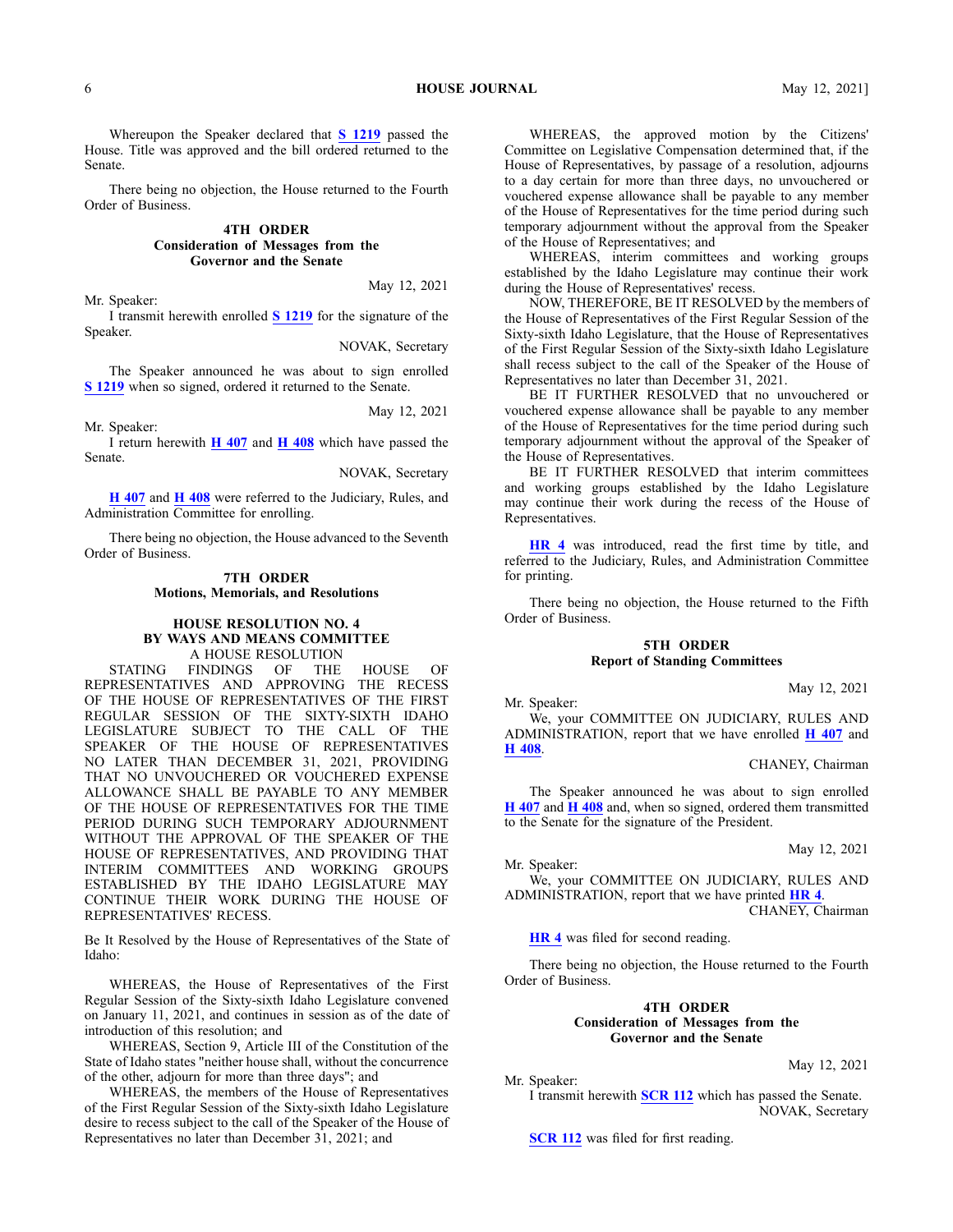There being no objection, the House advanced to the Seventh Order of Business.

## **7TH ORDER Motions, Memorials, and Resolutions**

**[SCR](https://lso-legwebwp.lso.local/sessioninfo/2021/legislation/SCR112) 112**, by State Affairs Committee, was introduced, read the first time by title, and filed for second reading.

#### **[HR](https://lso-legwebwp.lso.local/sessioninfo/2021/legislation/HR004) 4 - RECESS**

Mr. Moyle moved that all rules of the House interfering with the immediate consideration of **[HR](https://lso-legwebwp.lso.local/sessioninfo/2021/legislation/HR004) 4** be suspended; that the portions of Section 15, Article 3 of the Constitution of the State of Idaho, requiring all bills to be read on three several days be dispensed with, this being <sup>a</sup> case of urgency; and that **[HR](https://lso-legwebwp.lso.local/sessioninfo/2021/legislation/HR004) 4** be read the second time by title and third time at length, and placed before the House for final consideration. Seconded by Ms. Rubel.

The question being, "Shall the rules be suspended?"

Roll call resulted as follows:

AYES–Adams, Addis, Amador, Andrus, Armstrong, Barbieri, Berch, Blanksma, Boyle, Bundy, Cannon, Chew, Christensen, Clow, Crane, DeMordaunt, Dixon, Ehardt, Erickson, Ferch, Furniss, Galloway, Gannon, Gestrin, Gibbs, Giddings, Green, Hanks, Harris, Hartgen, Holtzclaw, Horman, Kerby, Kingsley, Lickley, Manwaring, Marshall, Mathias, McCrostie, Mendive, Monks, Moon, Moyle, Nash, Nate, Necochea, Okuniewicz, Palmer, Rubel, Scott, Shepherd, Skaug, Syme, Toone, Troy, Vander Woude, Weber, Wisniewski, Wood, Yamamoto, Young, Youngblood, Mr. Speaker. Total - 63.

NAYS–None.

Absent–Chaney, Davis, Kauffman, Mitchell, Nichols, Ruchti. Total - 6.

Total - 69.

House seat 6A is vacant.

Whereupon the Speaker declared that more than two-thirds of the membership having voted in the affirmative, the motion carried, the rules were suspended, and **[HR](https://lso-legwebwp.lso.local/sessioninfo/2021/legislation/HR004) 4** was read the second time by title and third time at length, and placed before the House for final consideration.

At this time, the Speaker recognized Mrs. Blanksma to open debate.

The question being, "Shall **[HR](https://lso-legwebwp.lso.local/sessioninfo/2021/legislation/HR004) 4** be adopted?"

Roll call resulted as follows:

AYES–Adams, Addis, Amador, Andrus, Armstrong, Blanksma, Boyle, Bundy, Cannon, Christensen, Clow, Crane, DeMordaunt, Dixon, Ehardt, Erickson, Ferch, Furniss, Galloway, Gestrin, Harris, Holtzclaw, Horman, Kerby, Marshall, Mendive, Monks, Moon, Moyle, Nate, Okuniewicz, Palmer, Scott, Shepherd, Skaug, Vander Woude, Weber, Yamamoto, Young, Youngblood, Mr. Speaker. Total - 41.

NAYS–Barbieri, Berch, Chew, Gannon, Gibbs, Giddings, Green, Hanks, Hartgen, Kingsley, Lickley, Manwaring, Mathias, McCrostie, Nash, Necochea, Rubel, Syme, Toone, Troy, Wisniewski, Wood. Total - 22.

Absent–Chaney, Davis, Kauffman, Mitchell, Nichols, Ruchti. Total - 6.

Total - 69.

House seat 6A is vacant.

Whereupon the Speaker declared **[HR](https://lso-legwebwp.lso.local/sessioninfo/2021/legislation/HR004) 4** adopted and ordered the resolution filed in the office of the Chief Clerk.

## **[SCR](https://lso-legwebwp.lso.local/sessioninfo/2021/legislation/SCR112) 112 - LEGISLATURE**

Mr. Moyle moved that all rules of the House interfering with the immediate consideration of **[SCR](https://lso-legwebwp.lso.local/sessioninfo/2021/legislation/SCR112) 112** be suspended; that the portions of Section 15, Article 3 of the Constitution of the State of Idaho, requiring all bills to be read on three several days be dispensed with, this being <sup>a</sup> case of urgency; and that **[SCR](https://lso-legwebwp.lso.local/sessioninfo/2021/legislation/SCR112) 112** be read the second time by title and third time at length, and placed before the House for final consideration. Seconded by Ms. Rubel.

The question being, "Shall the rules be suspended?"

Roll call resulted as follows:

AYES–Adams, Addis, Amador, Andrus, Armstrong, Barbieri, Berch, Blanksma, Boyle, Bundy, Cannon, Chew, Christensen, Clow, Crane, DeMordaunt, Dixon, Ehardt, Erickson, Ferch, Furniss, Galloway, Gannon, Gestrin, Gibbs, Giddings, Green, Hanks, Harris, Hartgen, Holtzclaw, Horman, Kerby, Kingsley, Lickley, Manwaring, Marshall, Mathias, McCrostie, Mendive, Monks, Moon, Moyle, Nash, Nate, Necochea, Okuniewicz, Palmer, Rubel, Scott, Shepherd, Skaug, Syme, Toone, Troy, Vander Woude, Weber, Wisniewski, Wood, Yamamoto, Young, Youngblood, Mr. Speaker. Total - 63.

NAYS–None.

Absent–Chaney, Davis, Kauffman, Mitchell, Nichols, Ruchti. Total - 6.

Total - 69.

House seat 6A is vacant.

Whereupon the Speaker declared that more than two-thirds of the membership having voted in the affirmative, the motion carried, the rules were suspended, and **[SCR](https://lso-legwebwp.lso.local/sessioninfo/2021/legislation/SCR112) 112** was read the second time by title and third time at length, and placed before the House for final consideration.

At this time, the Speaker recognized Mrs. Blanksma to open debate.

The question being, "Shall **[SCR](https://lso-legwebwp.lso.local/sessioninfo/2021/legislation/SCR112) 112** be adopted?"

Roll call resulted as follows:

AYES–Adams, Addis, Amador, Andrus, Armstrong, Barbieri, Blanksma, Boyle, Bundy, Cannon, Chew, Christensen, Clow, Crane, DeMordaunt, Dixon, Ehardt, Erickson, Ferch, Furniss, Galloway, Gannon, Gestrin, Gibbs, Giddings, Green, Hanks, Harris, Hartgen, Holtzclaw, Horman, Kerby, Kingsley, Lickley, Manwaring, Marshall, Mathias, McCrostie, Mendive, Monks, Moon, Moyle, Nash, Nate, Necochea, Okuniewicz, Palmer, Rubel, Scott, Shepherd, Skaug, Syme, Toone, Troy, Vander Woude, Weber, Wisniewski, Wood, Yamamoto, Young, Youngblood, Mr. Speaker. Total - 62.

NAYS–Berch. Total - 1.

Absent–Chaney, Davis, Kauffman, Mitchell, Nichols, Ruchti. Total - 6.

Total - 69.

House seat 6A is vacant.

Whereupon the Speaker declared **[SCR](https://lso-legwebwp.lso.local/sessioninfo/2021/legislation/SCR112) 112** adopted and ordered the resolution returned to the Senate.

**Ms. Rubel moved that the First Regular Session of the Sixty-sixth Legislature adjourn Sine Die. Seconded by Ms. Necochea.**

The question being, "Shall the motion carry?"

AYES–Berch, Chew, Gannon, Gibbs, Green, Hartgen, Lickley, Manwaring, Mathias, McCrostie, Nash, Necochea, Rubel, Syme, Toone, Wood. Total - 16.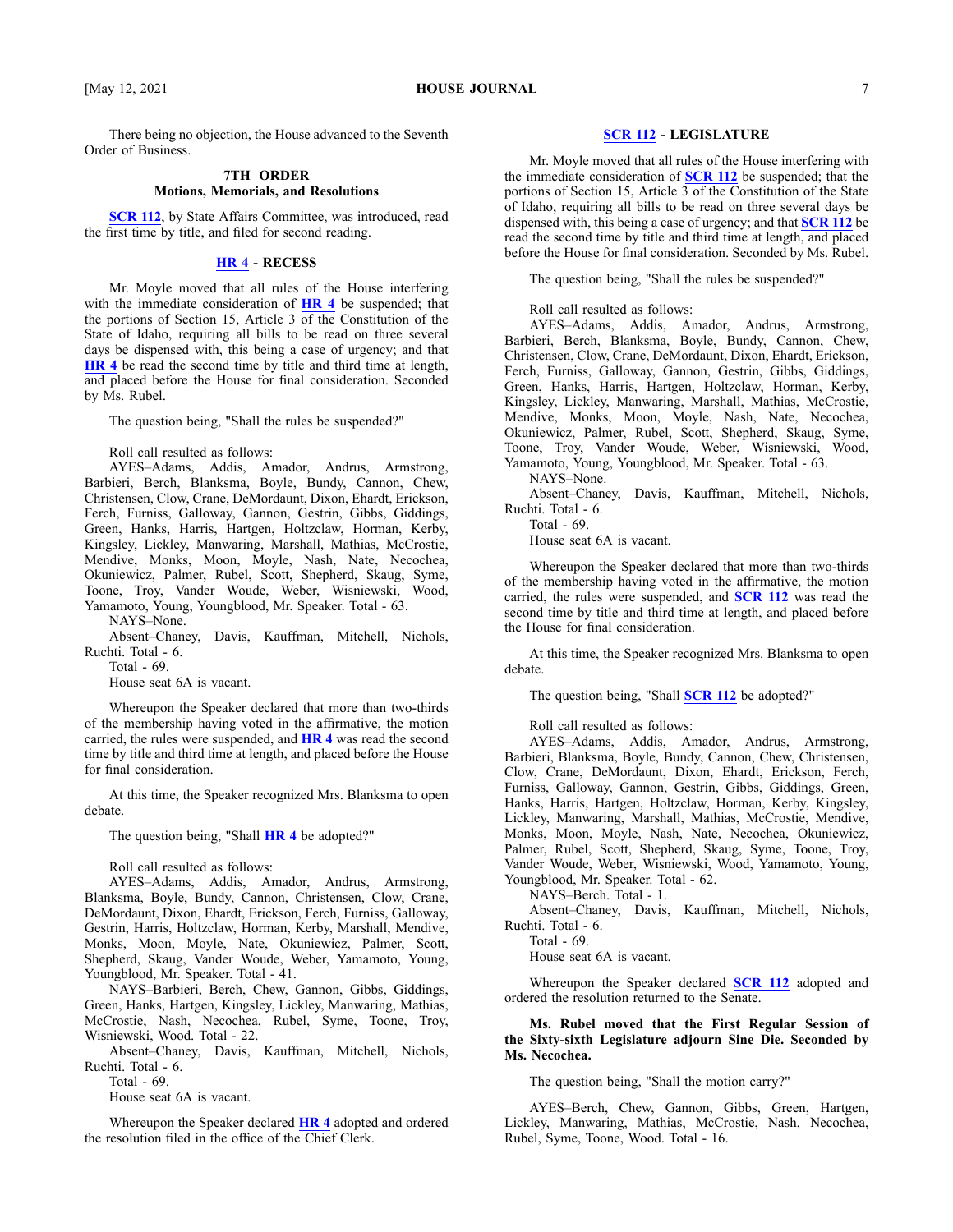NAYS–Adams, Addis, Amador, Andrus, Armstrong, Barbieri, Blanksma, Boyle, Bundy, Cannon, Christensen, Crane, DeMordaunt, Dixon, Ehardt, Erickson, Ferch, Furniss, Galloway, Gestrin, Giddings, Hanks, Harris, Holtzclaw, Horman, Kerby, Kingsley, Marshall, Mendive, Monks, Moon, Moyle, Nate, Okuniewicz, Palmer, Scott, Shepherd, Skaug, Troy, Vander Woude, Weber, Wisniewski, Yamamoto, Young, Youngblood, Mr. Speaker. Total - 46.

Absent–Chaney, Clow, Davis, Kauffman, Mitchell, Nichols, Ruchti. Total - 7.

Total - 69.

House seat 6A is vacant.

Whereupon the Speaker declared the motion failed.

**Mr. Moyle moved that the House of Representatives of the First Regular Session of the Sixty-sixth Legislature recess subject to the call of the Speaker of the House, to <sup>a</sup> date no later than December 31, 2021. Seconded by Mr. Monks.**

The question being, "Shall the motion carry?"

AYES–Adams, Addis, Amador, Andrus, Armstrong, Barbieri, Blanksma, Boyle, Bundy, Cannon, Christensen, Crane, DeMordaunt, Dixon, Ehardt, Erickson, Ferch, Furniss, Galloway, Gestrin, Gibbs, Giddings, Hanks, Harris, Hartgen, Holtzclaw, Horman, Kerby, Kingsley, Lickley, Manwaring, Marshall, McCrostie, Mendive, Monks, Moon, Moyle, Nate, Okuniewicz, Palmer, Scott, Shepherd, Skaug, Syme, Troy, Vander Woude, Weber, Wisniewski, Wood, Yamamoto, Young, Youngblood, Mr. Speaker. Total - 53.

NAYS–Berch, Chew, Gannon, Green, Mathias, Nash, Necochea, Rubel, Toone. Total - 9.

Absent–Chaney, Clow, Davis, Kauffman, Mitchell, Nichols, Ruchti. Total - 7.

Total - 69.

House seat 6A is vacant.

**Whereupon the Speaker declared the motion carried and at 11:25 p.m. the House stands at recess, subject to the call of the Speaker of the House, to <sup>a</sup> date no later than December 31, 2021.**

**\*\*\*\*\*\*\*\*\*\*\*\*\*\*\*\*\*\*\*\*\*\*\*\*\*\*\*\*\*\*\*\*\*\*\*\*\*\*\*\*\*\*\*\*\***

#### **RECESS ACTIONS:**

#### **4TH ORDER Consideration of Messages from the Governor and the Senate**

Mr. Speaker:

May 12, 2021

I return herewith enrolled **H [407](https://lso-legwebwp.lso.local/sessioninfo/2021/legislation/H0407)** and **H [408](https://lso-legwebwp.lso.local/sessioninfo/2021/legislation/H0408)** which have been signed by the President.

NOVAK, Secretary

Enrolled **H [407](https://lso-legwebwp.lso.local/sessioninfo/2021/legislation/H0407)** and **H [408](https://lso-legwebwp.lso.local/sessioninfo/2021/legislation/H0408)** were referred to the Judiciary, Rules, and Administration Committee for delivery to the Governor.

## **5TH ORDER Report of Standing Committees**

Mr. Speaker:

May 13, 2021

We, your COMMITTEE ON JUDICIARY, RULES AND ADMINISTRATION, repor<sup>t</sup> that we have transmitted enrolled **H [407](https://lso-legwebwp.lso.local/sessioninfo/2021/legislation/H0407)** and **H [408](https://lso-legwebwp.lso.local/sessioninfo/2021/legislation/H0408)** to the Governor at 11:40 a.m., as of this date, May 13, 2021.

CHANEY, Chairman

#### **4TH ORDER Consideration of Messages from the Governor and the Senate**

May 13, 2021

Mr. Speaker: I transmit herewith enrolled **[SCR](https://lso-legwebwp.lso.local/sessioninfo/2021/legislation/SCR112) 112** for the signature of the Speaker.

NOVAK, Secretary

The Speaker announced he was about to sign enrolled **[SCR](https://lso-legwebwp.lso.local/sessioninfo/2021/legislation/SCR112) 112** when so signed, ordered it returned to the Senate.

> OFFICE OF THE GOVERNOR Boise

> > May 17, 2021

The Honorable Scott Bedke Speaker of the House

Dear Mr. Speaker:

I have the honor to advise you that I have signed on May 17, 2021 and am transmitting to the Secretary of State the following House bills, to wit:

**H [407](https://lso-legwebwp.lso.local/sessioninfo/2021/legislation/H0407)** and **H [408](https://lso-legwebwp.lso.local/sessioninfo/2021/legislation/H0408)**

Sincerely, /s/ Brad Little Governor

## THE OFFICE OF THE GOVERNOR

# **CERTIFICATE OF APPOINTMENT**

**KNOW ALL MEN,** that pursuan<sup>t</sup> to the provisions of Section 59-904A, Idaho Code, the District 6 Legislative Committee of the Republican Party has submitted <sup>a</sup> list of three names for consideration in filling <sup>a</sup> vacancy in the Idaho State House of Representatives.

**NOW, THEREFORE, I, BRAD LITTLE,** Governor of the State of Idaho, by virtue of the authority vested in me do hereby appoint LORI MCCANN of Lewiston, Idaho, to the office of State Representative, District 6, Seat A, for <sup>a</sup> term commencing May 17, 2021, and continuing until the next general election when the term of office expires.

**IN TESTIMONY WHEREOF,** I have hereunto set my hand and caused to be affixed the Great Seal of the State of Idaho at the Capitol in Boise on this 17th day of May in the year of our Lord two thousand and twenty-one, and of the Independence of the United States of America, the two hundred and forty-fifth year, and of the Statehood of Idaho the one hundred and thirty-first year.

> /s/ BRAD LITTLE Governor /s/ LAWERENCE DENNEY Secretary of State

The Certificate of Appointment was filed in the office of the Chief Clerk.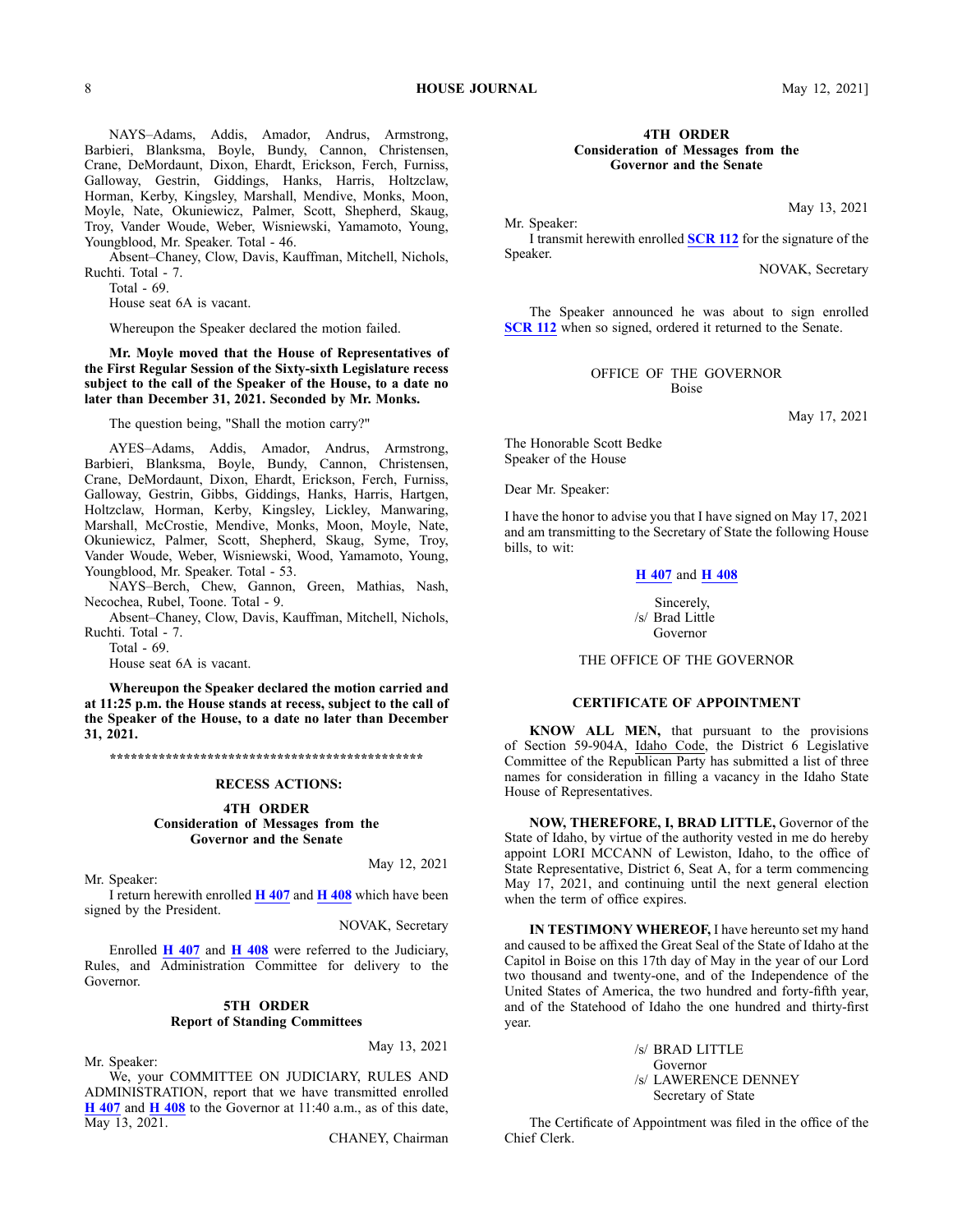House of Representatives State of Idaho

March 9, 2021

Speaker Scott Bedke House of Representatives STATEHOUSE MAIL

Dear Mr. Speaker,

# **Approved:**

The House Business Committee has received and reviewed all Omnibus pending, Omnibus pending fee, and pending fee rules from:

# **IDAHO DEPARTMENT OF FINANCE IDAHO DEPARTMENT OF INSURANCE IDAHO GRAPE GROWERS AND WINE PRODUCERS COMMISSION**

#### **Exception:**

The Committee also received and reviewed Omnibus pending, Omnibus pending fee, pending and pending fee rules for the:

## **DIVISION OF OCCUPATIONAL AND PROFESSIONAL LICENSES**

and recommends all be approved with the exception of:

**Docket** 24-2101-2000F, Section 175, and **Docket** 24-3900-2000F, Chapter 24.39.10, Section 105, subsections 09.a and 09.b.,

which the committee finds to not be consistent with legislative intent and recommends rejection.

This repor<sup>t</sup> of the House Business Committee shall be presented to the full House.

> Sincerely, /s/ Representative Sage Dixon Chairman House Business Committee

House of Representatives State of Idaho

March 11, 2021

Speaker Scott Bedke House of Representatives STATEHOUSE MAIL

Dear Mr. Speaker,

# **Approved:**

The House Education Committee has received and reviewed all Omnibus pending, Omnibus pending fee, pending, and pending fee rules from:

# **IDAHO STATE BOARD OF EDUCATION**

It is the recommendation of the committee that all Omnibus pending, Omnibus pending fee, pending and pending fee rules be approved with the exception of:

**Docket** No. 08-0202-2001, Section 250, subsections 01, 04, and 05 and

**Docket** No. 080201-2101, <sup>a</sup> temporary rule set to expire at the end of the session.

> Sincerely, /s/ Representative Lance Clow Chairman House Education Committee

House of Representatives State of Idaho

February 24, 2021

Speaker Scott Bedke House of Representatives STATEHOUSE MAIL

Dear Mr. Speaker,

The House Commerce and Human Resources Committee has received and reviewed all Omnibus fee, pending and pending fee rules from:

# **INDUSTRIAL COMMISSION IDAHO DIVISION OF VETERANS SERVICES IDAHO DEPARTMENT OF LABOR PUBLIC RETIREMENT SYSTEM OF IDAHO**

It is the recommendation of the committee that all Omnibus fee pending and pending fee rules be approved in their entirety.

> Sincerely, /s/ Representative James Holtzclaw Chairman House Commerce and Human Resources Committee

House of Representatives State of Idaho

April 14, 2021

Speaker Scott Bedke House of Representatives STATEHOUSE MAIL

Dear Mr. Speaker,

### **Approved:**

The Houe Environment, Energy and Technology Committee has received and reviewed all pending and pending fee rules from:

# **DEPARTMENT OF ENVIRONMENTAL QUALITY**

It is the recommendation of the committee that the following be approved in their entirety:

Omnibus Fee Rule, **Docket** 58-000-2000F;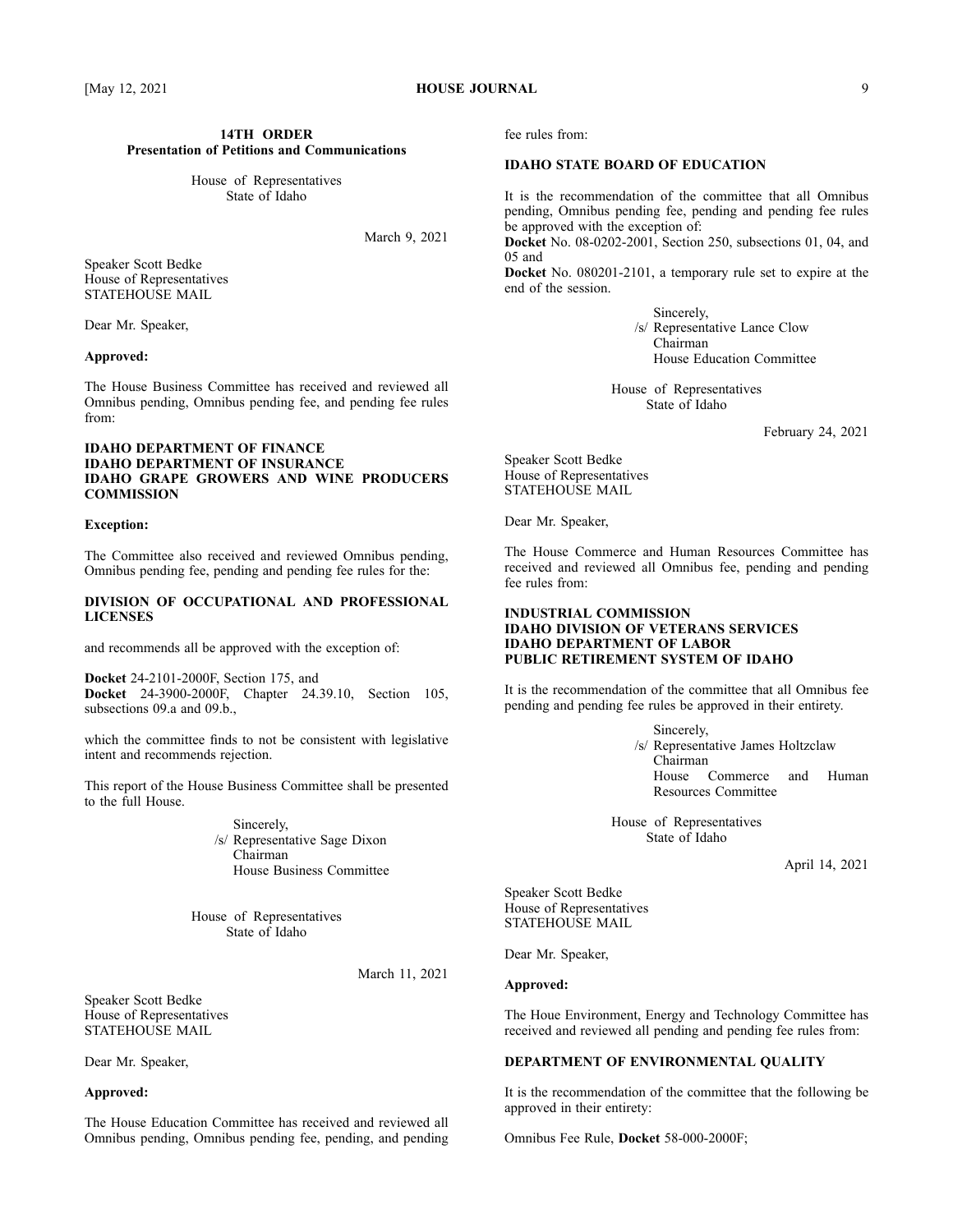Water Quality Standards, **Docket** 58-0102-2001; Rules for Administration of Wastewater Treatment Facility Grants, **Docket** 58-0104-1901; Rules for Administration of Planning Grants for Drinking Water Facilities, **Docket** 58-0122-1901

#### **Approved:**

Rules of the Board of Drinking Water and Wastewater Professionals, **Docket** 24-0501-2000F

The committee reviewed but took no action on **Docket** 58-0103-1901.

The committee did not review **Docket** 41-0101-2000

**Sincerely** /s/ Representative Barbara Ehardt Chairman House Environment, Energy, and Technology Committee

House of Representatives State of Idaho

March 12, 2021

Speaker Scott Bedke House of Representatives STATEHOUSE MAIL

Dear Mr. Speaker,

The House Judiciary, Rules and Administration Committee has received and reviewed all Omnibus pending, Omnibus pending fee, pending, pending fee and proclamation rules from:

# **DEPARTMENT OF JUVENILE CORRECTIONS IDAHO STATE POLICE IDAHO STATE POLICE, FORENSIC SERVICES COMMISSION OF PARDONS AND PAROLE IDAHO STATE POLICE, IDAHO PUBLIC SAFETY AND SECURITY INFORMATION SYSTEM IDAHO STATE POLICE, PEACE OFFICER STANDARDS AND TRAINING COUNCIL SEXUAL OFFENDER MANAGEMENT BOARD BOARD OF CORRECTIONS**

It is the recommendation of the committee that all Omnibus pending, Omnibus pending fee, pending, pending fee, and proclamation rules be approved in their entirety.

**Exception:** The committee also reviewed Omnibus pending, Omnibus pending fee, pending, and pending fee rules for the:

**PUBLIC DEFENSE COMMISSION** and recommends approval of all but the following exceptions.

**Docket** 61-0101-2002, Subsection 010.22-pg 17 and

### **Docket** 61-0102-2002:

020.01.a pg 24, 030.02.a pg 25, 030.02.b pg 25, Subsection 030.05 pg 25, Subsection 040.02 pg 25, Subparagraph 050.02.a.ii pg 26, Subsection 060.03 in its entirety pgs 27-28, 060.04.a pg 28, Subsection 070.01 in its entirety pg 31, Subparagraph 070.02.a.iii pg 32, Subsection 070.03 pg 32, 080.03.a in its entirety pg 33, 080.03.c pg 33, and Subsection 090.01 pg 33.

The above exceptions the committee finds to not be consistent with legislative intent and recommends they be rejected

> Sincerely, /s/ Representative Greg Chaney Chairman House Judiciary, Rules and Administration Committee

House of Representatives State of Idaho

March 8, 2021

Speaker Scott Bedke House of Representatives STATEHOUSE MAIL

Dear Mr. Speaker,

The House Resources and Conservation Committee has received and reviewed all pending, Omnibus pending fee, pending fee, and temporary rules from the following:

# **DEPARTMENT OF FISH AND GAME**

It is the recommendation of the committee that the following be approved in their entirety:

Omnibus pending fee **Docket** 13-0000-2000f;

Pending chapter 13.01.04 - Rules Governing licensing, **Docket** 13-0104-2002;

Pending chapter 13.01.08 - Ruling Governing the Taking of Big Game Animals, **Docket** 13-0108-2001;

Pending chapter 13.01.09 - Rules Governing the Taking of Game Birds, **Docket** 13-0109-2002, excep<sup>t</sup> Section 100; and Temporary Rule, chapter 13.01.04 - Rules Governing Licensing, **Docket** 13-0104-2101

Due to pending legislation before the Legislature, pending chapter 13.01.16 - Trapping of Predatory and Unprotected Wildlife and the Taking of Furbearing Animals, **Docket**13-0116-2002, was not pu<sup>t</sup> before the committee.

# **DEPARTMENT OF LANDS**

It is the recommendation of the committee that the Omnibus pending fee **Docket** 20-0000-20000F, be approved in its entirety.

# **DIVISION OF OCCUPATIONAL AND PROFESSIONAL LICENSES**

It is the recommendation of the committee that pending chapter 24.35.01 - Rules of the Outfitters and Guides Licensing Board, **Docket** 24-3501-2000, be approved in its entirety.

## **DEPARTMENT OF PARKS AND RECREATION**

It is the recommendation of the committee that Omnibus pending fee **Docket** 26-0000-2000F, be approved in its entirety.

## **DEPARTMENT OF WATER RESOURCES, WATER RESOURCE BOARD**

It is the recommendation of the committee that Omnibus pending fee **Docket** 37-0000-2000F, be approved in its entirety.

#### **OFFICE OF THE GOVERNOR, IDAHO FOREST PRODUCTS COMMISSION**